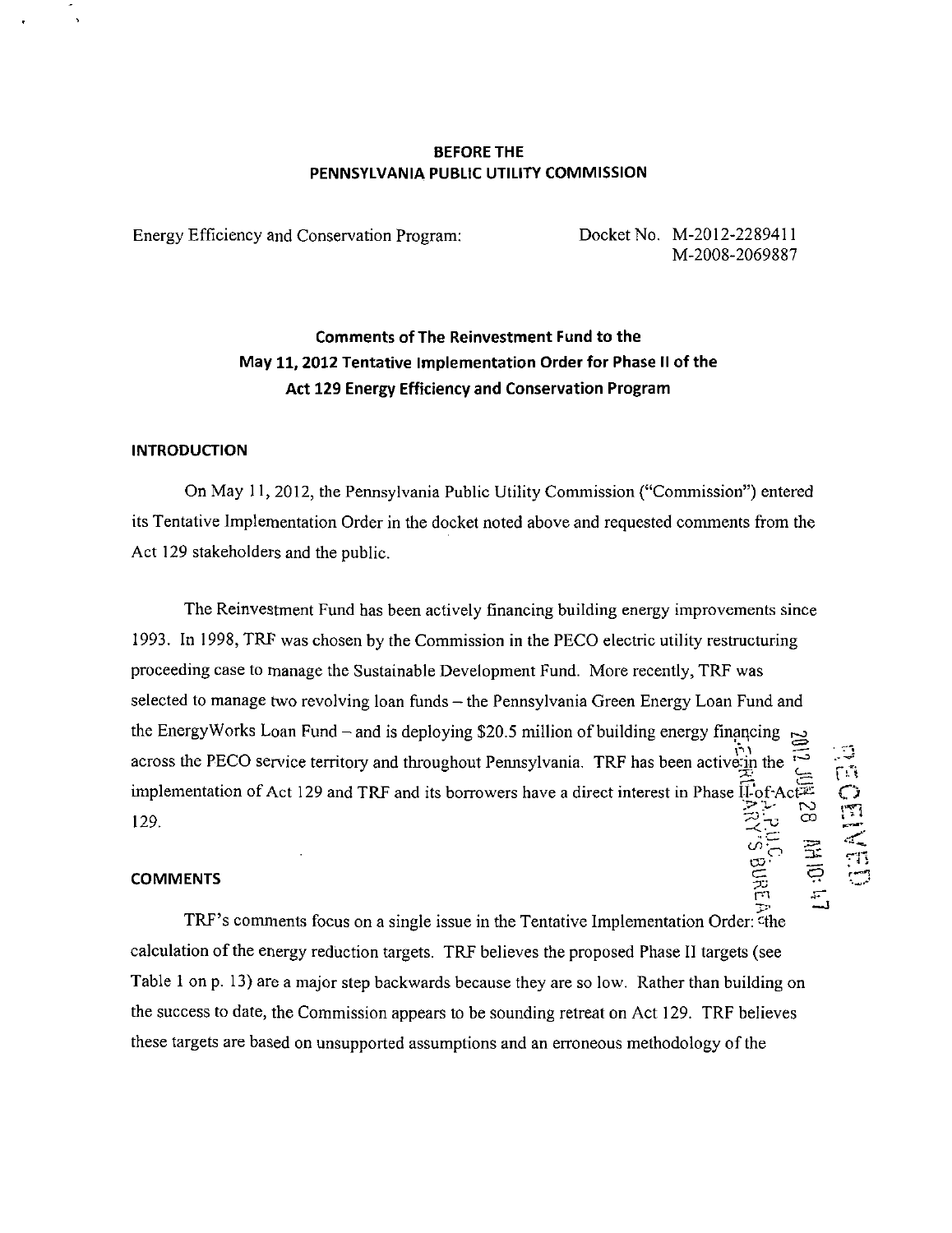Electric Energy Efficiency Potential for Pennsylvania Final Report (the "Market Potential Report") issued May 10, 2012 by GDS Associates, Inc and the statewide evaluator ("SWE").

While the Market Potential Report went through a detailed explanation and quantification of technical potential, economic potential, achievable potential and program potential, the energy targets adopted in the report are the result of a simple formula:

### EDC baseline revenue x 2% x 3 years Cost per saved MWh

We know the EDC baseline revenues and simple arithmetic gives us the 3 year program budget for each of the EDC energy efficiency and conservation plans. It is the denominator of the formula  $-$  the cost per saved MWh  $-$  that is the critical element of the formula and also the most subjective figure. The larger the denominator, the smaller the energy savings goal. Likewise, the smaller the denominator, the larger the energy savings goal.

The Market Potential Report began to estimate the cost per saved MWh for Phase II by analyzing the data in Phase I through May 31, 2011. The report found that the weighted acquisition cost for the seven EDCs during the first two years of Phase I was \$139.38 per MWh saved. This number deserves a bit deeper analysis. TRF requested and received the Excel spreadsheet used by the SWE in the market potential study that showed the various types of program costs during Program Year 2 ("PY2") and for the Cumulative Program Inception to Date ("CPITD"). This data is shown in Table 1 on the following page of these Comments. TRF subtracted PY2 data from the CPITD data to show the energy savings and the program costs for the first program year ("PYl").

There are two categories of EDC program costs that are subject to the 2% revenue cap in Act 129: (1) the program implementation costs that the EDCs incur in the design, development, administration, management and marketing of their Act 129 programs, and (2) the incentive costs that the EDCs pay to their customers and to trade allies. As shown in Table 4-11 of the Market Potential Report (p.31), the SWE determined that the weighted average of the program implementation costs incurred by the seven EDCs from program inception to date  $-$  the CPITD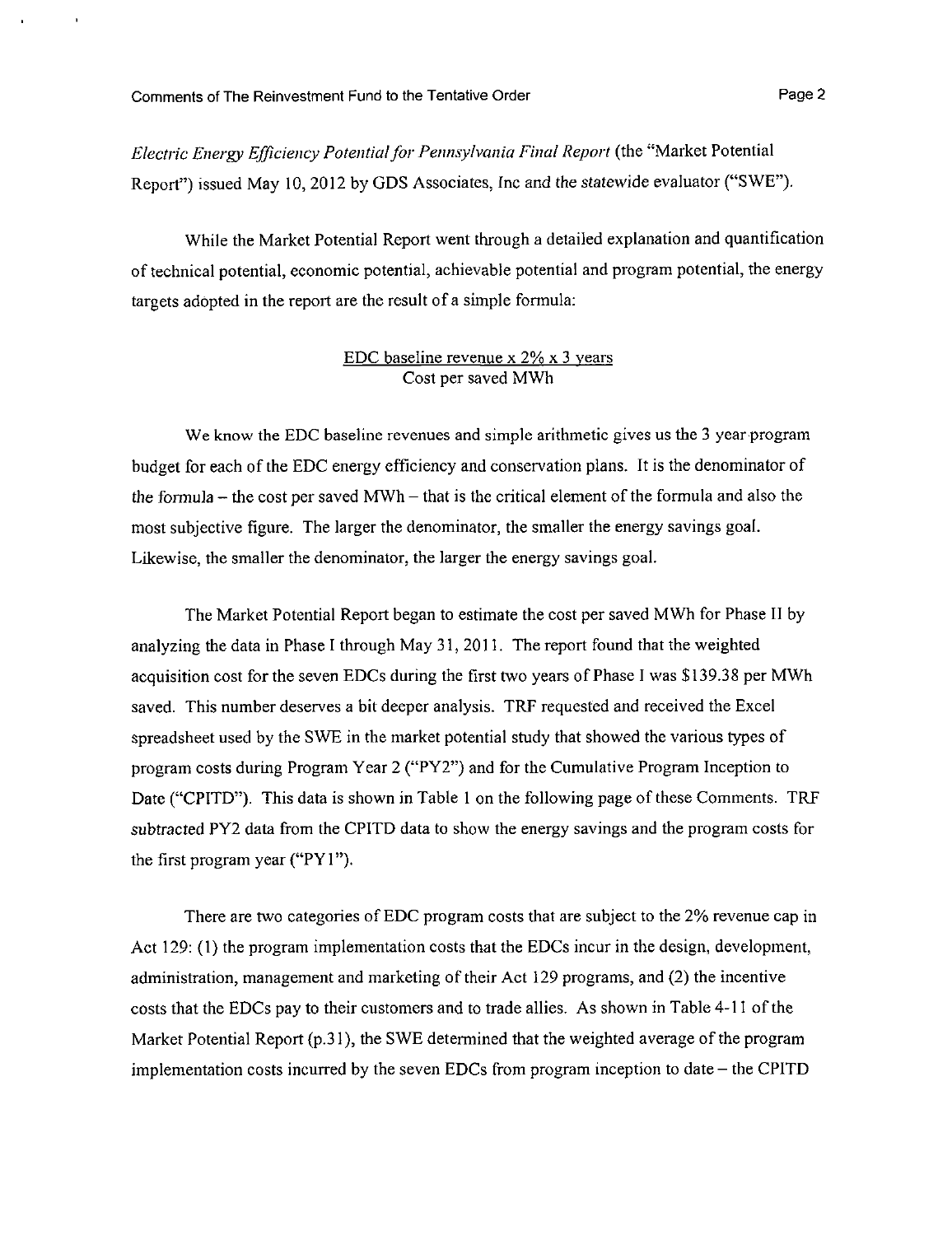# **TABLE 1: Act 129 Program Data for PYl, PY2 and CPITD**

## **Program Year 1**

|            | Energy<br><b>Savings</b><br>(MWh) |                    | <b>EDC Program Costs</b> |                        | EDL Programs Costs per Saved MWH    |                                           |                                               |  |
|------------|-----------------------------------|--------------------|--------------------------|------------------------|-------------------------------------|-------------------------------------------|-----------------------------------------------|--|
| EDC.       |                                   | Incentive<br>Costs | Implementation<br>Costs  | Total Utility<br>Costs | Incentive<br>Cost per<br><b>MHW</b> | Implementati<br>on Cost per<br><b>MHW</b> | Incentive +<br>Implementation<br>Cost per MWH |  |
| Duquesne   | 2,538                             | \$55,667           | \$3,837,825              | \$3,893,492            | \$21.94                             | \$1,512.39                                | \$1,534.32                                    |  |
| Met-Ed     | 17,274                            | \$1,526,690        | \$1,757,731              | \$3,284,421            | \$88.38                             | \$101.75                                  | \$190.13                                      |  |
| PECO       | 159,819                           | \$5,889,122        | \$7,178,231              | \$13,067,353           | \$36.85                             | \$44.91                                   | \$81.76                                       |  |
| Penelec    | 13,495                            | \$1.466,889        | \$1,837,254              | \$3,304.143            | \$108.70                            | \$136.14                                  | \$244.84                                      |  |
| Penn Power | 6.122                             | \$335,090          | \$474,009                | \$809.099              | \$54.74                             | \$77.43                                   | \$132.17                                      |  |
| <b>PPL</b> | 82,302                            | \$3,877,426        | \$27,424,505             | \$31,301,931           | \$47.11                             | \$333.22                                  | \$380.33                                      |  |
| West Penn  | 5.279                             | \$135,393          | \$5,504,297              | \$5,639,690            | \$25.65                             | \$1,042.61                                | \$1,068.26                                    |  |
|            | 286,829                           | \$13,286,277       | \$48,013,852             | \$61,300.129           | \$46.32                             | \$167.40                                  | S213.72                                       |  |

| <b>EDC Program Costs</b>                                 |              | <b>EDC Programs Costs per Saved MWH</b> |                                           |                                               |  |  |  |
|----------------------------------------------------------|--------------|-----------------------------------------|-------------------------------------------|-----------------------------------------------|--|--|--|
| <b>Total Utility</b><br>Implementation<br>Costs<br>Costs |              | Incentive<br>Cost per<br><b>MHW</b>     | Implementati<br>on Cost per<br><b>MHW</b> | Incentive +<br>Implementation<br>Cost per MWH |  |  |  |
| \$3,837,825                                              | \$3,893,492  | \$21.94                                 | \$1,512.39                                | \$1,534.32                                    |  |  |  |
| \$1,757,731                                              | \$3,284,421  | \$88.38                                 | \$101.75                                  | \$190.13                                      |  |  |  |
| \$7,178,231                                              | \$13,067.353 | \$36.85                                 | \$44.91                                   | \$81.76                                       |  |  |  |
| \$1,837,254                                              | \$3,304.143  | \$108.70                                | \$136.14                                  | 5244.84                                       |  |  |  |
| \$474,009                                                | \$809.099    | \$54.74                                 | \$77.43                                   | \$132.17                                      |  |  |  |
| \$27,424,505                                             | \$31,301,931 | \$47.11                                 | \$333.22                                  | \$380.33                                      |  |  |  |
| \$5,504,297                                              | \$5,639,690  | \$25.65                                 | \$1,042.61                                | \$1,068.26                                    |  |  |  |
| \$48,013,852                                             | \$61,300.129 | \$46.32                                 | \$167.40                                  | S213.72                                       |  |  |  |

# **Program Year 2**

| Program Year 2 |                                          |                           |                          |                                      |                                     |                                           |                                               |  |  |
|----------------|------------------------------------------|---------------------------|--------------------------|--------------------------------------|-------------------------------------|-------------------------------------------|-----------------------------------------------|--|--|
|                |                                          |                           | <b>EDC Program Costs</b> |                                      |                                     | <b>EDC Programs Costs per Saved MWH</b>   |                                               |  |  |
| <b>EDC</b>     | <b>Energy</b><br><b>Savings</b><br>(MWh) | Incentive<br><b>Costs</b> | Implementation<br>Costs  | <b>Total Utility</b><br><b>Costs</b> | Incentive<br>Cost per<br><b>MHW</b> | Implementati<br>on Cost per<br><b>MHW</b> | Incentive +<br>Implementation<br>Cost per MWH |  |  |
| Duquesne       | 164,859                                  | \$7,924,189               | \$7,353,283              | \$15,277,472                         | \$48.07                             | \$44.60                                   | \$92.67                                       |  |  |
| Met-Ed         | 166,738                                  | \$18,873,592              | \$6,489,027              | \$25,362,619                         | \$113.19                            | \$38.92                                   | \$152.11                                      |  |  |
| PECO           | 393,001                                  | \$29,376,000              | \$22,789,000             | \$52,165,000                         | \$74.75                             | \$57.99                                   | \$132.73                                      |  |  |
| Penelec        | 171,364                                  | \$16,868,997              | \$5,328,793              | \$22,197,790                         | \$98.44                             | \$31.10                                   | 5129.54                                       |  |  |
| Penn Power     | 61.043                                   | \$5,199,964               | \$1,598,595              | \$6,798,559                          | \$85.18                             | \$26.19                                   | 5111 37                                       |  |  |
| <b>PPL</b>     | 412,482                                  | \$30,979,114              | \$16,368,387             | \$47,347,501                         | \$75.10                             | \$39.68                                   | 5114.79                                       |  |  |
| West Penn      | 87,566                                   | \$7,173,029               | \$5,442,649              | \$12,615,678                         | \$81.92                             | \$62.16                                   | \$144.07                                      |  |  |
|                | 1,457,053                                | \$116,394,885             | \$65,369,734             | \$181,764,619                        | \$79.88                             | <b>S44.86</b>                             | \$124.75                                      |  |  |

| <b>EDC Programs Costs per Saved MWH</b> |                                           |                                               |  |  |  |  |  |  |
|-----------------------------------------|-------------------------------------------|-----------------------------------------------|--|--|--|--|--|--|
| Incentive<br>Cost per<br><b>MHW</b>     | Implementati<br>on Cost per<br><b>MHW</b> | Incentive +<br>Implementation<br>Cost per MWH |  |  |  |  |  |  |
| \$48.07                                 | \$44.60                                   | \$92.67                                       |  |  |  |  |  |  |
| \$113.19                                | \$38.92                                   | \$152.11                                      |  |  |  |  |  |  |
| \$74.75                                 | \$57.99                                   | \$132.73                                      |  |  |  |  |  |  |
| \$98.44                                 | \$31.10                                   | 5129.54                                       |  |  |  |  |  |  |
| \$85.18                                 | \$26.19                                   | \$111.37                                      |  |  |  |  |  |  |
| \$75.10                                 | \$39.68                                   | \$114.79                                      |  |  |  |  |  |  |
| \$81.92                                 | \$62.16                                   | \$144.07                                      |  |  |  |  |  |  |
| \$79.88                                 | \$44.86                                   | \$124.75                                      |  |  |  |  |  |  |

## **Cumulative Program Inception to Date (CPITD)**

|            | Energy<br><b>Savings</b><br>(MWh) |                    | <b>EDC Program Costs</b> |                               |                                            | <b>EDC Programs Costs per Saved MWH</b>   |                                               |  |  |
|------------|-----------------------------------|--------------------|--------------------------|-------------------------------|--------------------------------------------|-------------------------------------------|-----------------------------------------------|--|--|
| <b>EDC</b> |                                   | incentive<br>Costs | Implementation<br>Costs  | <b>Total Utility</b><br>Costs | <b>Incentive</b><br>Cost per<br><b>MHW</b> | Implementati<br>on Cost per<br><b>MHW</b> | Incentive +<br>Implementation<br>Cost per MWH |  |  |
| Duquesne   | 167,397                           | \$7,979,856        | \$11,191,108             | \$19,170.964                  | \$47.67                                    | 566.85                                    | 5114.52                                       |  |  |
| Met-Ed     | 184.012                           | \$20,400,282       | \$8,246,758              | \$28,647,040                  | \$110.86                                   | \$44.82                                   | \$155.68                                      |  |  |
| PECO       | 552,820                           | \$35,265,122       | \$29,967,231             | \$65,232.353                  | \$63.79                                    | \$54.21                                   | \$118.00                                      |  |  |
| Penelec    | 184.859                           | \$18,335,886       | \$7,166,047              | \$25,501.933                  | \$99.19                                    | \$38.76                                   | \$137.95                                      |  |  |
| Penn Power | 67.165                            | \$5,535,054        | \$2.072.604              | \$7,607,658                   | \$82.41                                    | 530.86                                    | \$113.27                                      |  |  |
| PPL        | 494.784                           | \$34,856,540       | \$43,792,892             | \$78,649.432                  | \$70.45                                    | \$88.51                                   | \$158.96                                      |  |  |
| West Penn  | 92 845                            | \$7,308,422        | \$10,946,946             | \$18,255,368                  | \$78.72                                    | \$117.91                                  | \$196.62                                      |  |  |
|            | 1,743.882                         | \$129.681,162      | \$113,383,586            | \$243,064,748                 | \$74.36                                    | \$65.02                                   | \$139.38                                      |  |  |

Source: Market Potential Report, Tables 4-9 and 4-10 (p. 30) and the Excel file "EDC CPITD vs PYTD Costs\_Final.xlsx"

h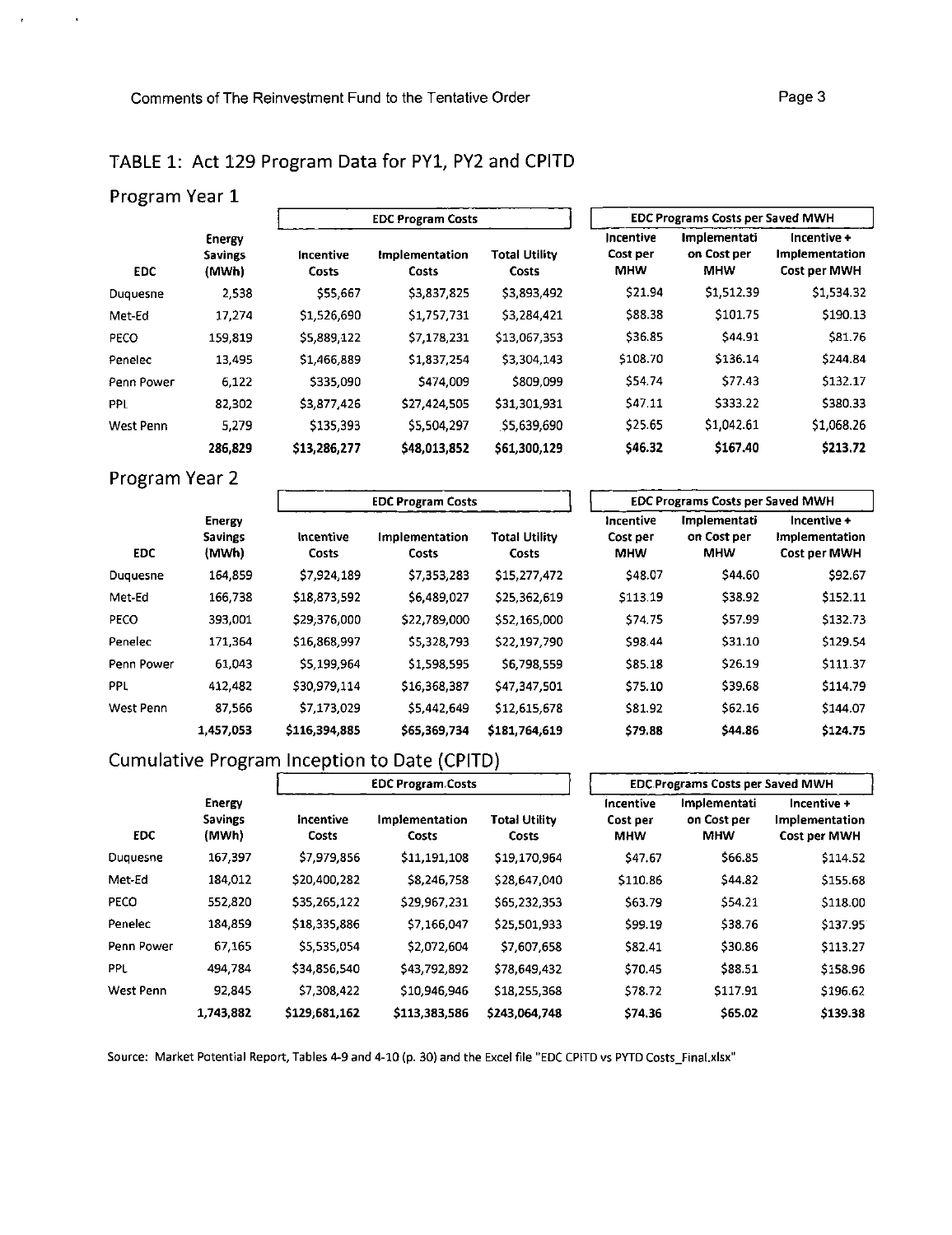costs-was \$65.02 and the incentive costs were \$74.36, for a total EDC program cost of \$139.38 per saved MWh. However, TRF believe these figures require deeper analysis.

Beginning first with the EDC implementation costs, Table 1 on the preceding page of these Comments shows that the EDC implementation costs were \$167.40 per saved MWh in P Yl and then dropped to \$44.86 in PY2. This makes sense as the EDCs incurred significant costs developing their programs and marketing them to the public when they were first starting, but once the programs got up to speed, the implementation costs dropped almost to one-fourth of what they had been in the first year. However, by using the the CPITD implementation cost of \$65.02, the Market Potential Report overstates the likely future implementation costs by almost 50% since the costs of PY2 are much more representative of future annual implementation costs that the CPITD values, which include the massive start-up expenses.

Another reason the CPITD value for implementation costs should not be used is that the CPITD costs include huge differences between the individual EDCs in their PYl implementation costs per saved MWh. While the weighted average for PY l implementation costs is \$167.40, Table 1 shows that the EDC implementation costs per MWh saved ranged from a low of \$44.91 per saved MWh for PECO to a high of \$1,512.39 per MWh saved for Duquesne, or almost ten times the statewide weighted average cost per MWh saved. TRF believe the purpose of goals is to encourage EDCs to improve their programs by reducing the cost per saved MWh, but using CPITD costs means the savings goal is based not only on the more cost-effective programs (those with lower implementation costs per MWh saved) but on the high-cost programs as well. Interestingly, the difference between EDC implementation costs narrowed significantly in PY2, with the lowest implementation cost of \$26.19 for Penn Power to the highest implementation cost of \$62.16 for West Penn Power, a much tighter range.

To calculate the cost of acquired savings, TRF believes the SWE erred in using the CPITD figure of \$65.02 and should have begun its analysis with the PY2 figure of \$44.86 per MWh saved. As will be seen in the following section, TRF does not propose to freeze this number through May 31,2016, but realizes that these costs will escalate over time due to inflation and due to modest increases in program activity as new programs are brought on line.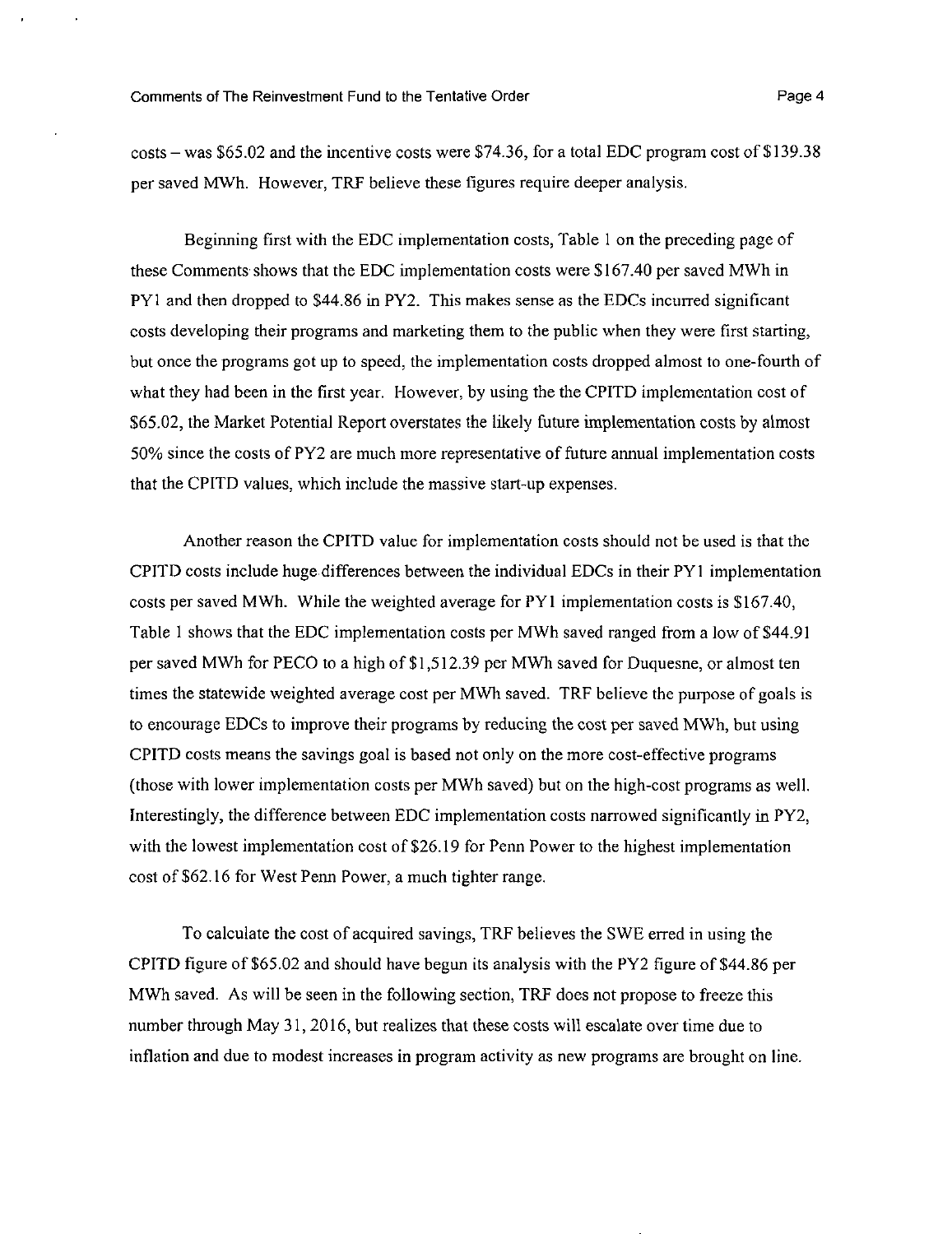TRF's next objects to the Market Potential Report methodology is that it compounds the mistake of using CPITD values by making the unsupported assumption that the implementation costs should be inflated by 25%.

In the Market Potential Study, the SWE team states that "the existing EDC program savings have large shares of "low hanging fruit" and very cost-effective measures, Phase I nonincentive program cost [the implementation costs] estimates have been increased by an additional 25%." Market Potential Report, p. 100. The Market Potential Study also states that "program incentive funding estimates have been increased by an additional 25% to address uncertainties in future adoption rates, market pricing, and EDCs adoption more comprehensive and less cost-effective measures." Market Potential Report, p. 100. In the Introduction to the Market Potential Report, the SWE also notes the savings in Phase II are less than in Phase I "largely due to the impacts of federal legislation, changing baseline conditions and increasing saturation of energy efficient equipment." Market Potential Report, p. 7.

TRF first notes that the Market Potential Report provides no quantitative analysis of any of these points. The report implies that the EDC programs have already swept up all of the low hanging fruit, but no evidence is presented to support that opinion. In fact, at least for residential program, Figure 6-3 shows the residential electric efficient supply curve for Pennsylvania shows the levilized cost per kWh is essentially SO until the savings exceed 15% and the EDC programs to date have saved a small fraction of that. Other state energy efficiency programs did not run out of the low hanging fruit after the first four years of operation and there is no reason to believe that Pennsylvania's programs will. Likewise, the Market Potential Report implies by "market pricing" that lower electricity prices will dampen customer interest in efficiency, but again, no support is provided for the 25% cost increase. At the June 5 question and answer session on the Market Potential Report, the SWE explained the federal legislation comment referred to the coming ban in the sale of the 100 watt incandescent light bulb, but the report fails to substantiate that the absence of this one product will cause the cost per saved MWh to increase by 25%.

The Market Potential Report is quite honest about the philosophy behind its cost assumptions. The report states it is addressing the uncertainty "... through the adoption of safety margins to the program costs. Market Potential Report, p. 104 [emphasis added]. Those safety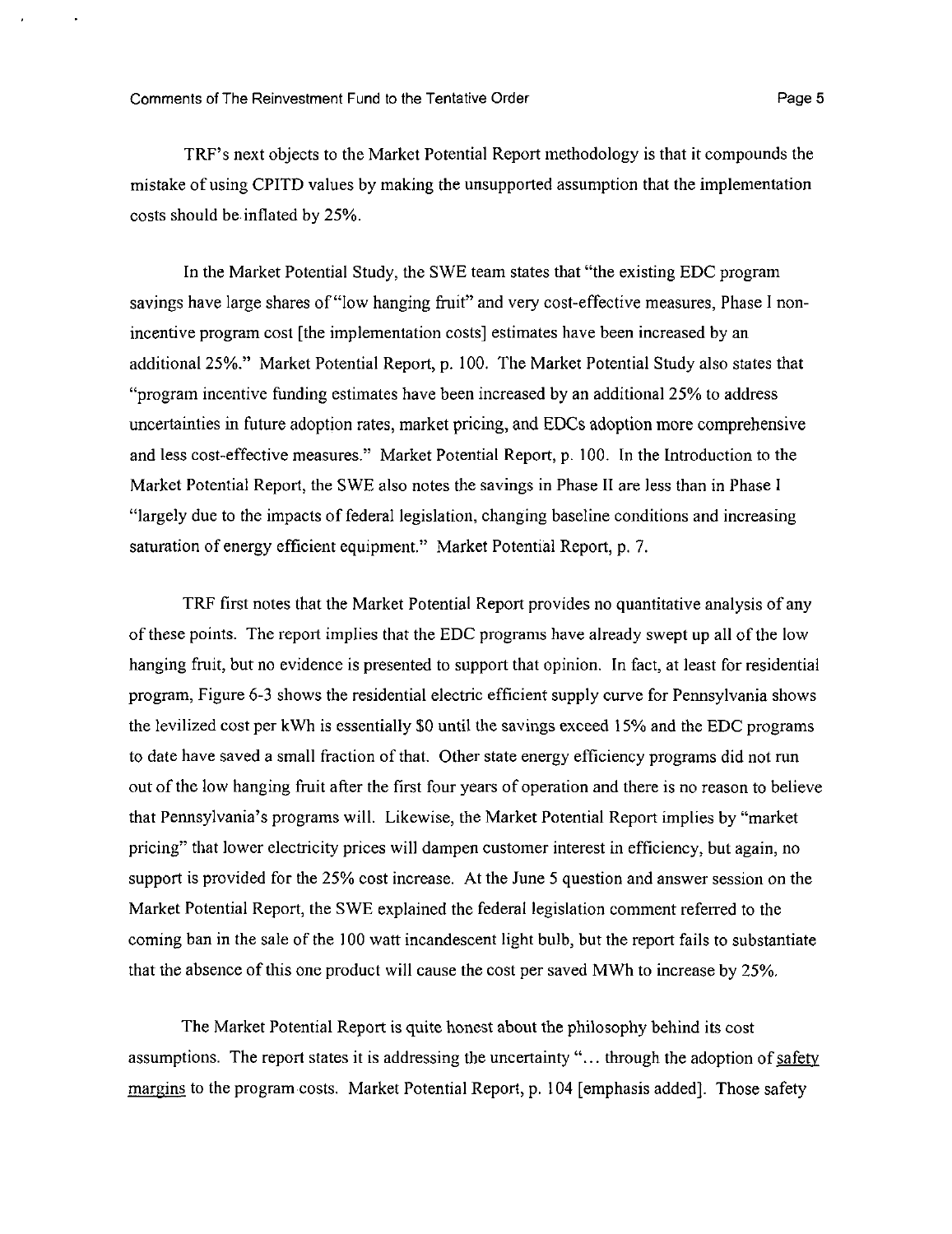#### Comments of The Reinvestment Fund to the Tentative Order **Page 10** Page 6

margins means reduced goals so no utility will have difficulty achieving the Phase 11 goals. At the June4 meeting of stakeholders and the SWE, a Commission staffer was even more blunt, stating (paraphrased) that Act 129 provides for large penalties and the Commission does not want to have to access these penalties on any EDC. The methodology is therefore a "No Utility" Left Behind" strategy, setting very modest goals that can easily be achieved by every EDC.

The total absence of any quantification of the impacts of the various reasons mentioned in the Market Potential Report is disturbing. After all of the number massaging, the Market Potential Report ends up using an assumed cost of saved energy of \$221.39 per MWh (Table 8-7, p. 103). This cost per saved MWh is 58.84% higher than the CPITD cost of \$139.38 actually achieved by the EDCs during the first two years of their program and 77.5% higher than the PY2 cost of \$124.75 actually achieved by the EDCs in PY2.

Given the willingness of the Market Potential Report to put its thumb on the scale to inflate the cost of energy savings in Phase II so much above the actual cost of saved energy experienced by the EDCs and approved by the SWE, TRF felt it reasonable to put a slightly different thumb on the scale. Table 2 on the following page shows TRF's recommended cost of saved energy per MWh and the resulting EDC savings goals for Phase II. TRF used the actual verified PY2 implementation cost of \$44.86 per MWh saved and inflates this by 4% a year compounded through May 31, 2016 (PY7). TRF believe this is a reasonable and defensible inflation rate in program implementation costs through Phase 11. TRF also uses the PY2 incentive cost of \$79.88 per MWh saved and inflates this by 8% compounded through May 31, 2016. This inflation rate is higher than the rate used for implementation costs because of the arguments advanced in the Market Potential Report, but TRF just does not think the 77.5% increase assumed in the Market Potential Report is the right number.

These cost escalation rates yield total EDC program costs per saved MWh of \$151.09 for PY5 ending 5/31/2014, \$161.16 for PY6 ending 5/31/2015 and \$171.95 for PY7 ending 5/31 /2016. These annual cost of saved energy figures are then divided into the one year program budgets to produce energy savings goals for the three years of Phase II. The total energy reduction goal under these assumptions is 4,557,489 MWhs, which is 37.6% higher than the savings goal of 3,313,247 MWhs in the Tentative Implementation Order.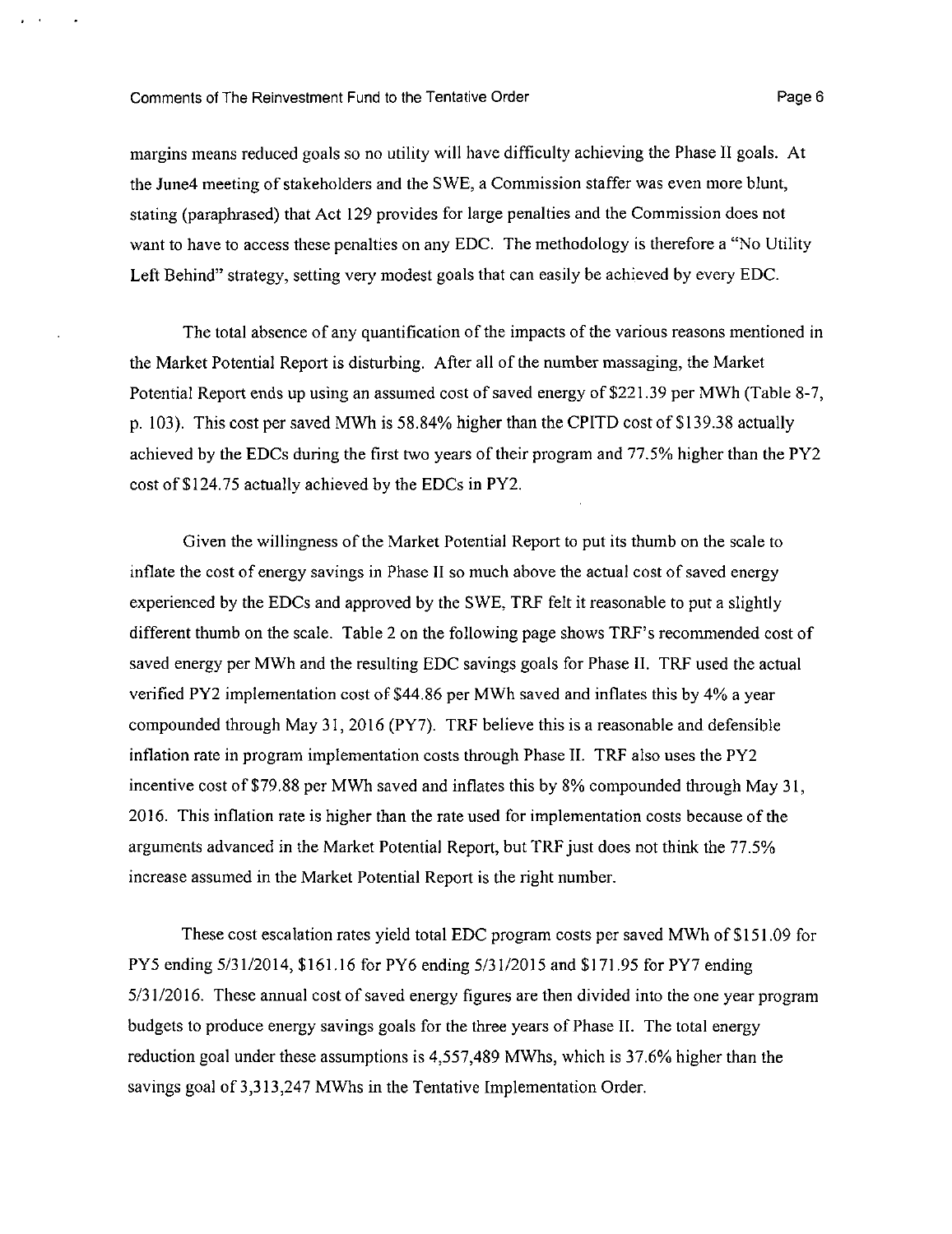|                         |                 | Program Year: | PY <sub>2</sub> | PY3                                | PY4     | PY5                           | PY6                           | PY7                    |                                    |
|-------------------------|-----------------|---------------|-----------------|------------------------------------|---------|-------------------------------|-------------------------------|------------------------|------------------------------------|
|                         |                 | End Date:     | 5/31/11         | 5/31/12                            | 5/31/13 | 5/31/14                       | 5/31/15                       | 5/31/16                |                                    |
|                         | Inflation Rate: |               |                 |                                    |         |                               |                               |                        |                                    |
| Implementation<br>Costs | 4.0%            |               | \$44.86         | \$46.65                            | \$48.52 | \$50.46                       | \$52.48                       | \$54.58                |                                    |
| <b>Incentive Costs</b>  | 8.0%            |               | 79.88           | \$86.27                            | \$93.17 | \$100.63                      | \$108.68                      | \$117.37               |                                    |
|                         |                 |               |                 | <b>Phase II Cost of Saved MWh:</b> |         | \$151.09                      | \$161.16                      | \$171.95               |                                    |
|                         |                 |               |                 |                                    |         | PY5<br><b>Savings</b><br>Goal | PY6<br><b>Savings</b><br>Goal | PY7<br>Savings<br>Goal | Phase II<br><b>Savings</b><br>Goal |
| <b>EDC</b>              | 3 Yr Budget     | 1 Yr Budget   |                 |                                    |         |                               |                               |                        |                                    |
| Duquesne                | \$58,637,855    | \$19,545,952  |                 |                                    |         | 129,369                       | 121,286                       | 113,673                | 364,328                            |
| Met-Ed                  | 574,600,676     | \$24,866,892  |                 |                                    |         | 164.586                       | 154,304                       | 144,618                | 463,508                            |
| PECO                    | \$256,185,476   | \$85,395,159  |                 |                                    |         | 565,204                       | 529,892                       | 496,631                | 1,591,728                          |
| Penelec                 | \$68,924,232    | \$22,974,744  |                 |                                    |         | 152,063                       | 142,562                       | 133,614                | 428,239                            |
| Penn Power              | \$19,979,352    | \$6,659,784   |                 |                                    |         | 44.079                        | 41,325                        | 38,731                 | 124,135                            |
| PPL                     | \$184,504,128   | \$61,501,376  |                 |                                    |         | 407 059                       | 381,627                       | 357,672                | 1.146,358                          |
| West Penn               | 570,687,404     | \$23,562,468  |                 |                                    |         | 155,953                       | 146,209                       | 137,032                | 439,194                            |
| TOTALS:                 | \$733,519,123   | \$244.506.374 |                 |                                    |         | 1,618,313                     | 1,517,206                     | 1.421,971              | 4,557,489                          |

## **TABLE 2: TRF's Proposed Costs for Saved Energy and Phase II Savings Goals**

#### **CONCLUSION**

 $\mathbf{y} = \mathbf{z} + \mathbf{z} + \mathbf{z}$ 

TRF urges the Commission to reconsider the energy savings goals for Phase II and proposes alternative goals that more accurately reflect actual experience of the Pennsylvania programs once they were up and under way and make more appropriate assumptions about the future cost of energy savings.

TRF also believes its proposed energy goals send the better message that Pennsylvania is not retreating from energy efficiency and conservation as a resource strategy. Remember that the SWE found the EDC programs are highly cost effective, clearing the Total Resource Cost test by wide margins. There is no doubt that energy efficiency and conservation is our lowest cost resource and that Pennsylvania has only begun to tap this potential. We still have abundant cost-effective opportunities to realize this resource. TRF also believes its proposed energy goals will minimize the problem found in the Tentative Implementation Order that the EDC will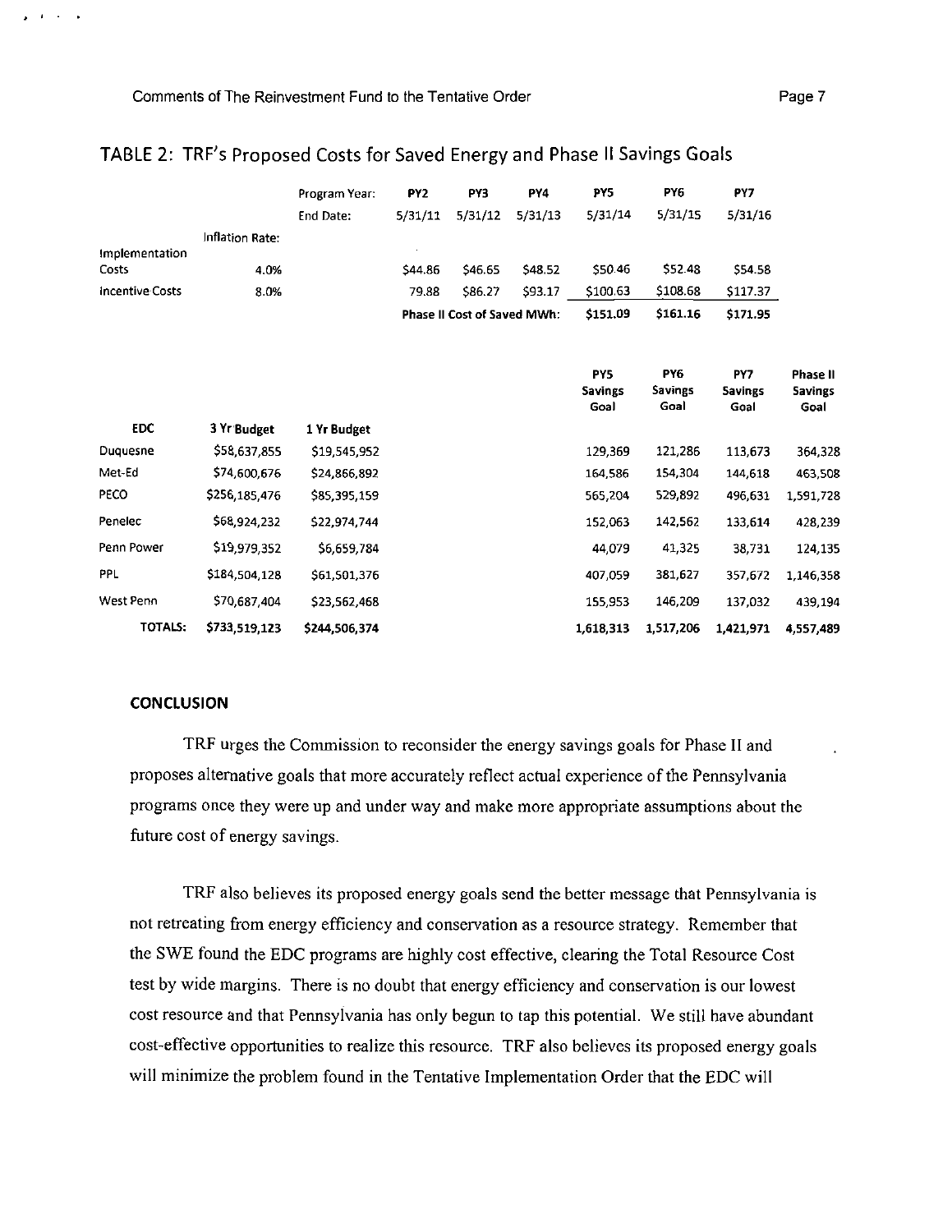$\sim$ **College** 

quickly achieve the Phase II goals and Pennsylvania will again be in the position we are now of putting these cost-effective programs on hold while a new set of goals are developed.

The future is uncertain, but that should not prevent us from boldly moving forward when it is the cost-effective thing to do. It is easy  $-$  and wrong  $-$  to generate assumed numbers to justify a retreat, but Pennsylvania's experience with Act 129 has taught us all that we are on the right track. While the cost of achieving energy savings is likely to rise at some point in the future, in the near-term of Phase II, the Commission should challenge the EDCs to take their growing experience in managing these energy efficiency and conservation programs and make them better and more cost effective. The customers of Pennsylvania's electric utilities are relying on the Commission to keep us going forward and not start calling retreat on energy efficiency and conservation.

Respectfully submitted,

Roger E. Cfark, Esquire PA Attorney ID No. 24852

The Reinvestment Fund 1700 Market Street - 19<sup>th</sup> Floor Philadelphia, PA 19103

phone: 215.574.5814 fax: 215.574.5914 email: roger.clark@trfund.com

Date: June 25, 2012

Counsel for TRF